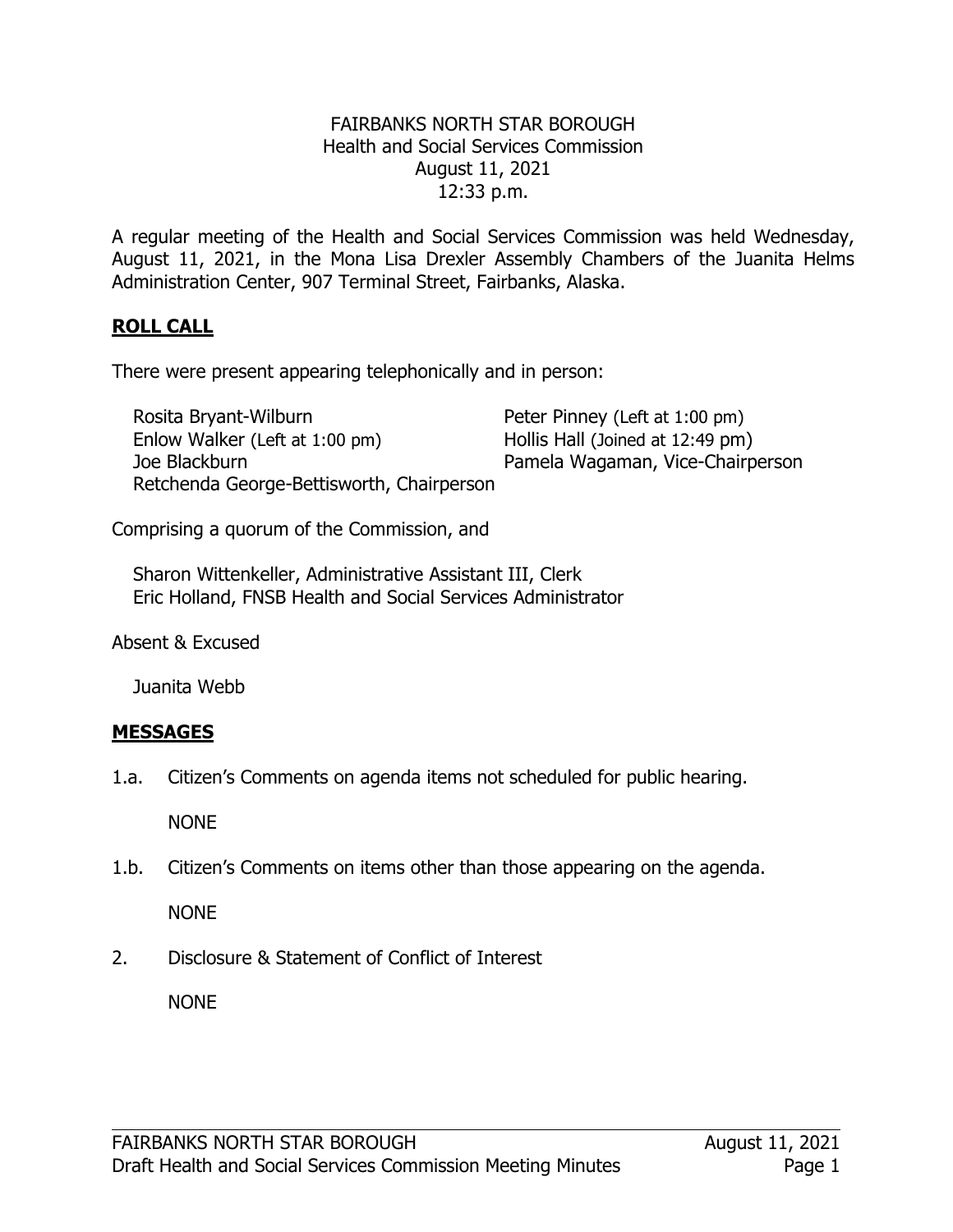## **APPROVAL OF AGENDA AND CONSENT AGENDA**

| PINNEY,<br>Seconded by BLACKBURN                                 | moved to approve the agenda and consent<br>agenda as read.                 |  |  |
|------------------------------------------------------------------|----------------------------------------------------------------------------|--|--|
| VOTE ON MOTION TO APPROVE THE AGENDA AND CONSENT AGENDA AS READ. |                                                                            |  |  |
| Yeses:                                                           | Walker, Wagaman, Blackburn, Bryant-<br>Wilburn, Pinney, George-Bettisworth |  |  |
| Noes:                                                            | <b>None</b>                                                                |  |  |

# **APPROVAL OF MINUTES**

MOTION CARRIED

1. \*Health and Social Services minutes of July 14, 2021.

Without objection this measure was read by title and approved under the consent agenda.

6 Yeses, 0 Noes

## **REPORTS**

1. Eric Holland, Health and Social Services Administrator, Report.

Eric Holland, Health and Social Services Administrator provided a status update on the State of Alaska GEMS system, Department of Health and Social Services grant submission and final payments on the FY21 HSCMG, the upcoming FY23 publishing dates, application submission deadlines and noted the next Health and Social Services Commission meeting is October 13, 2021.

### **NEW BUSINESS**

1. Review/Approve the FY22 Match Assistance Grant RFA (Request for Applications) document.

Chair George-Bettisworth explained during the July Health and Social Services Commission meeting it was noted there were no material changes to the RFA from the prior year. Changes and improvements were made to the RFA in the prior year.

Mr. Holland provided status updates on the non-incorporated  $501(c)(3)$  discussion. Input at the last meeting from commissioners and agency partners were helpful. The question that arose was; can a coalition, specifically, the Fairbanks Reentry Coalition, apply for Match Assistance Grants (MAG). The answer last year was coalitions were not able to apply for the MAG. Further inquiry revealed the borough does not enter into contracts with organizations that do not meet the  $501(c)(3)$  designation requirements.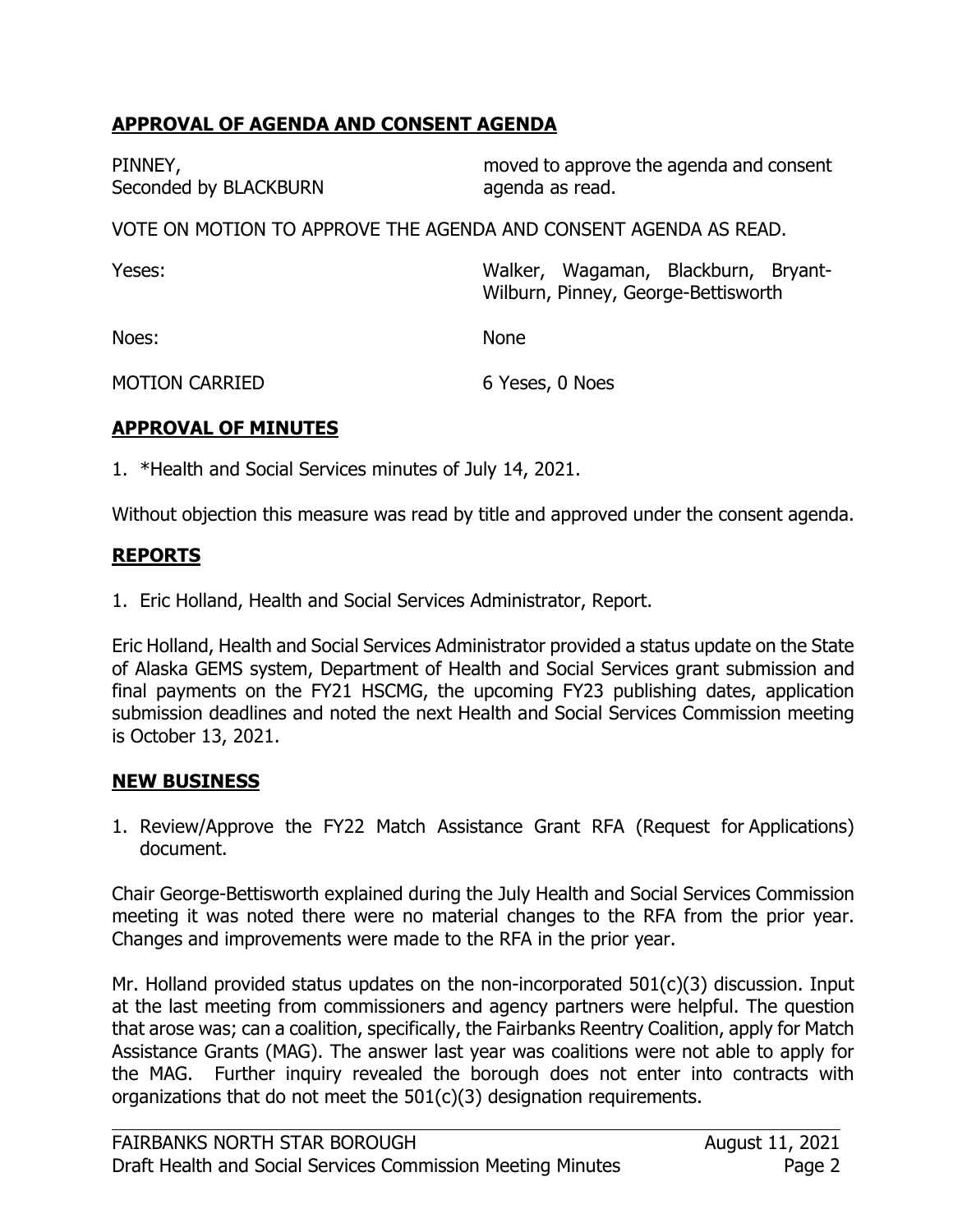Further discussion ensued on applying and qualifying for  $501(c)(3)$  status.

| PINNEY,             |  | moved to approve the FY22 Match |  |  |
|---------------------|--|---------------------------------|--|--|
| Seconded by WAGAMAN |  | Assistance Grant RFA document.  |  |  |

VOTE ON MOTION TO APPROVE THE FY22 MATCH ASSISTANCE GRANT RFA DOCUMENT.

| Yeses:                | Bryant-Wilburn, Blackburn, Pinney,<br>Wagaman, Walker, George-Bettisworth |
|-----------------------|---------------------------------------------------------------------------|
| Noes:                 | <b>None</b>                                                               |
| <b>MOTION CARRIED</b> | 6 Yeses, 0 Noes                                                           |

2. Review/Approve the FY23 Human Services Community Matching Grant RFP (Request for Proposals) document.

Chair George-Bettisworth explained during the July Health and Social Services Commission meeting it was noted there were no material changes to the RFP from the prior year. There were some minor changes and improvements that were requested and complete. Some of the main dates and dollar figures will be added to the RFP as appropriate when the state does their update. A few minor changes to the RFP were noted; a typo on page 6 and the info session dates on page 5 of the RFP need to be changed from 12/09/20 to 12/08/21.

| <b>BLACKBURN,</b>   | moved to approve the FY23 Human       |
|---------------------|---------------------------------------|
| Seconded by WAGAMAN | Services Community Matching Grant RFP |
|                     | document as edited.                   |

VOTE ON MOTION TO APPROVE THE FY23 HUMAN SERVICES COMMUNITY MATCHING GRANT RFP DOCUMENT AS EDITED.

Yeses: Noes: MOTION CARRIED Wagaman, Hall, Blackburn, Bryant-Wilburn, George-Bettisworth None 5 Yeses, 0 Noes **EXCUSE FUTURE ABSENCES**

None.